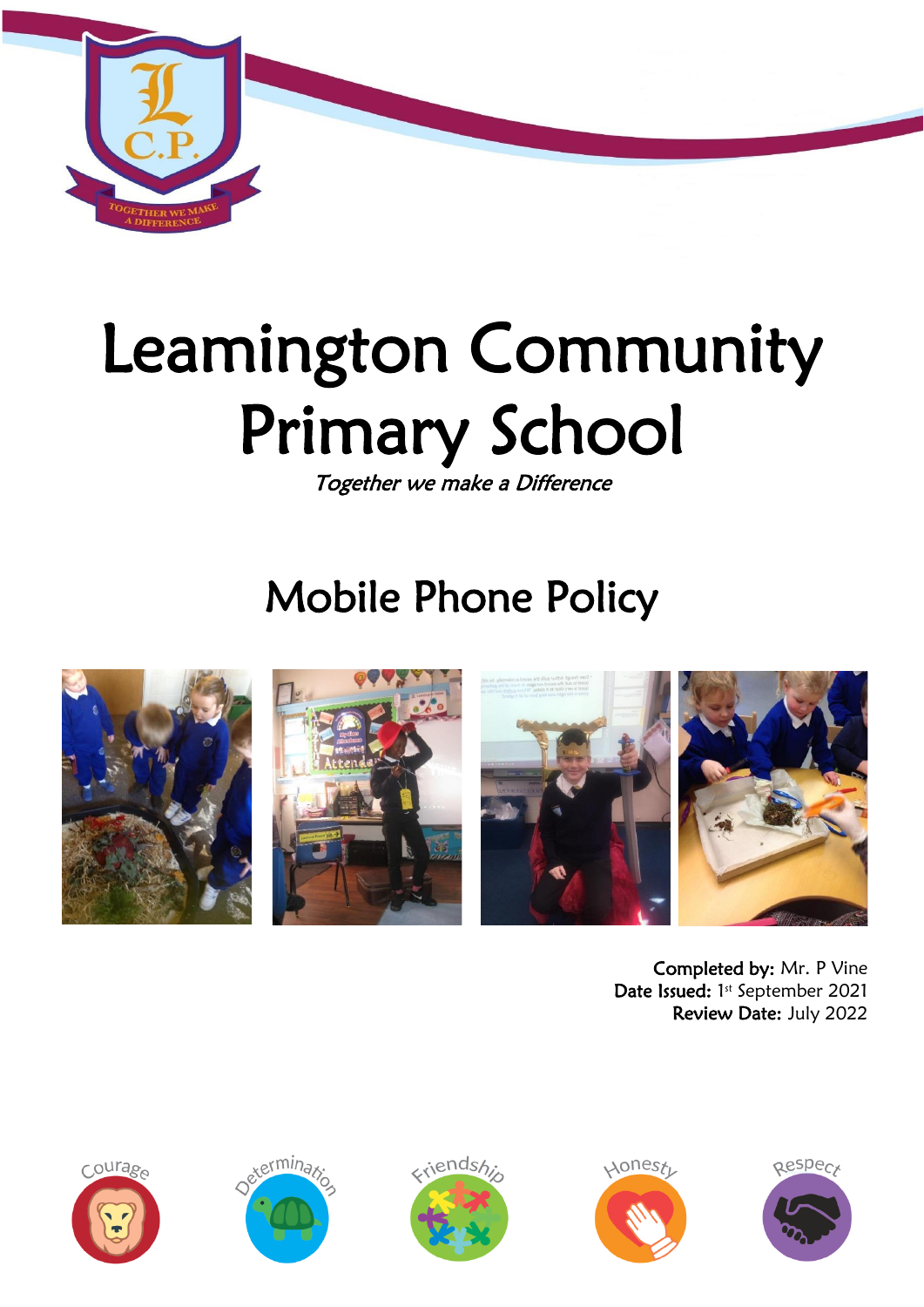# **Contents**

### <span id="page-1-0"></span>1. Introduction and aims

At Leamington Community Primary we recognise that mobile phones, including smart phones, are an important part of everyday life for our pupils, parents and staff, as well as the wider school community.

Our policy aims to:

- Promote, and set an example for, safe and responsible phone use
- Set clear guidelines for the use of mobile phones for pupils, staff, parents and volunteers
- Support the school's other policies, especially those related to child protection and behaviour

This policy also aims to address some of the challenges posed by mobile phones in school, such as: > Risks to child protection

- > Data protection issues
- > Potential for lesson disruption
- > Risk of theft, loss, or damage
- Appropriate use of technology in the classroom

# <span id="page-1-1"></span>2. Roles and responsibilities

# 2.1 Staff

All staff (including teachers, support staff, and supply staff) are responsible for enforcing this policy. Volunteers, or anyone else otherwise engaged by the school, must alert a member of staff if they witness, or are aware of, a breach of this policy.

The Head Teacher is responsible for monitoring the policy every year, reviewing it, and holding staff and pupils accountable for its implementation.

# 3.1 Personal mobile phones

Staff (including volunteers, contractors and anyone else otherwise engaged by the school) are not permitted to make or receive calls, or send texts, while children are present. Use of personal mobile phones must be restricted to non-contact time, and to areas of the school where pupils are not present (such as the staff room).

There may be circumstances in which it's appropriate for a member of staff to have use of their phone during contact time. For instance:

- For emergency contact by their child, or their child's school
- In the case of acutely ill dependents or family members

The headteacher will decide on a case-by-basis whether to allow for special arrangements. If special arrangements are not deemed necessary, school staff can use the school office number 0151 284 7848 as a point of emergency contact.

#### 3.2 Data protection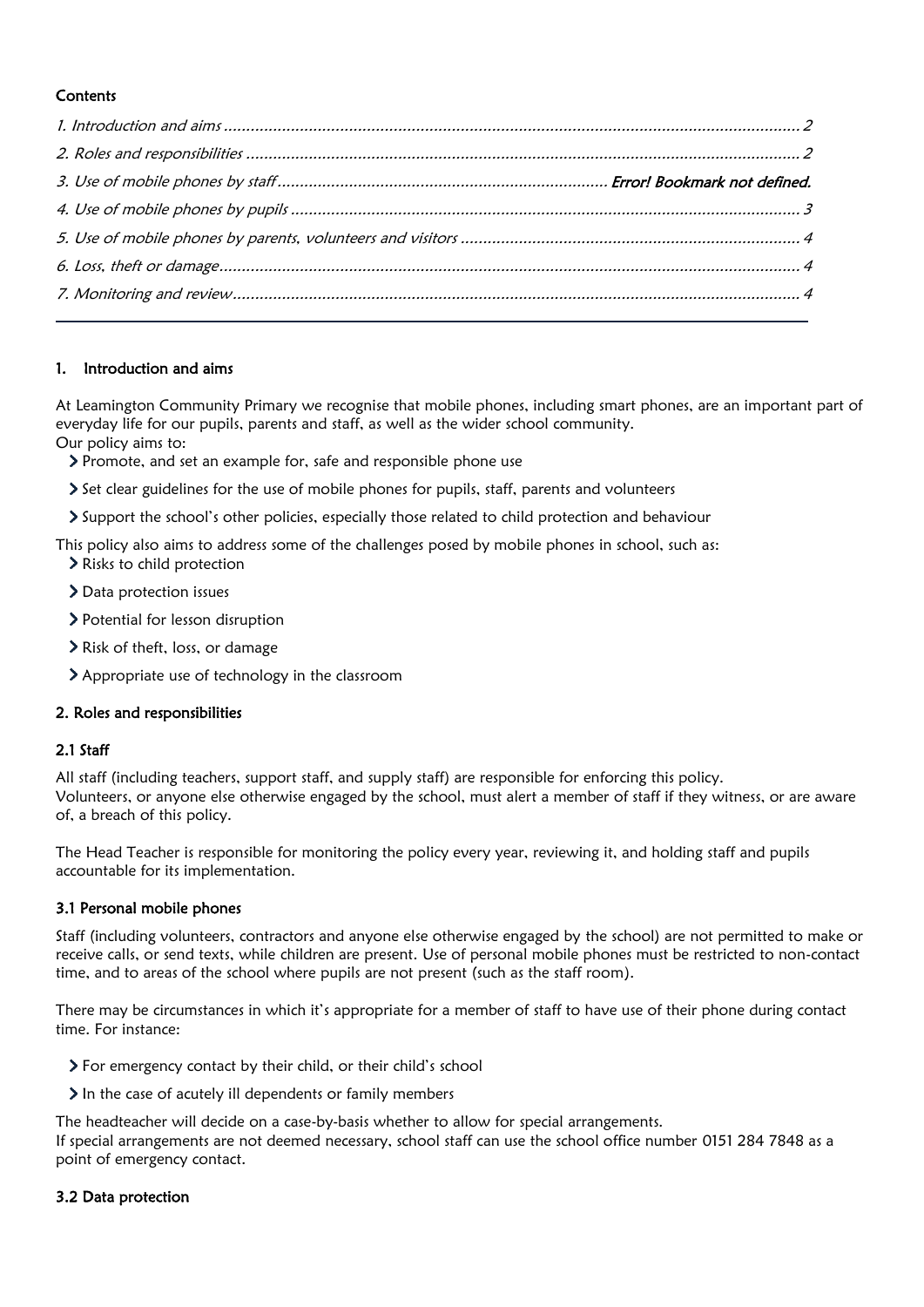Staff must not use their personal mobile phones to process personal data, or any other confidential school information. This does not include emails, class dojos or data which is not stored on the phone.

## 3.3 Safeguarding

Staff must refrain from giving their personal contact details to parents or pupils, including connecting through social media and messaging apps.

Staff must avoid publicising their contact details on any social media platform or website, to avoid unwanted contact by parents or pupils.

Staff must not use their mobile phones to take photographs or recordings of pupils, their work, or anything else which could identify a pupil. If it's necessary to take photos or recordings as part of a lesson/school trip/activity, this must be done using school equipment where possible.

A personal mobile phone may be used for classroom apps or programmes where needed.

#### 3.4 Using personal mobiles for work purposes

In some circumstances, it may be appropriate for staff to use personal mobile phones for work. Such circumstances may include, but aren't limited to:

- > Emergency evacuations
- > Supervising off-site trips
- > Supervising residential visits

In these circumstances, staff will:

- Use their mobile phones in an appropriate and professional manner, in line with our staff code of conduct
- Not use their phones to take photographs or recordings of pupils, their work, or anything else which could identify a pupil
- Refrain from using their phones to contact parents unless using Class Dojo. If necessary, contact must be made via the school office. If it is an emergency please use 141 before the calling.

#### 3.5 Work phones

Some members of staff are provided with a mobile phone by the school for work purposes. Only authorised staff are permitted to use school phones, and access to the phone must not be provided to anyone without authorisation.

Staff must:

- Only use phone functions for work purposes, including making/receiving calls, sending/receiving emails or other communications, or using the internet
- Ensure that communication or conduct linked to the device is appropriate and professional at all times, in line with our staff code of conduct.

#### 3.6 Sanctions

Staff that fail to adhere to this policy may face disciplinary action. See the school's staff disciplinary policy for more information.

#### <span id="page-2-0"></span>4. Use of mobile phones by pupils

Explain your school's approach to pupils bringing mobile phones to school. Consider:

Only pupils in Years 5 and 6 may bring a mobile phone to school or pupils who

- Travelling to school by themselves
- Young carers who need to be contactable
- Mobile phones must be given to the class teacher at the start of the day and collect from the teacher at the end of the day. School does not take responsibility for the mobile phone whilst in school.

#### 4.1 Sanctions

If a child does not give their phone in at the start of the day the phone will be confiscated and parents contacted.